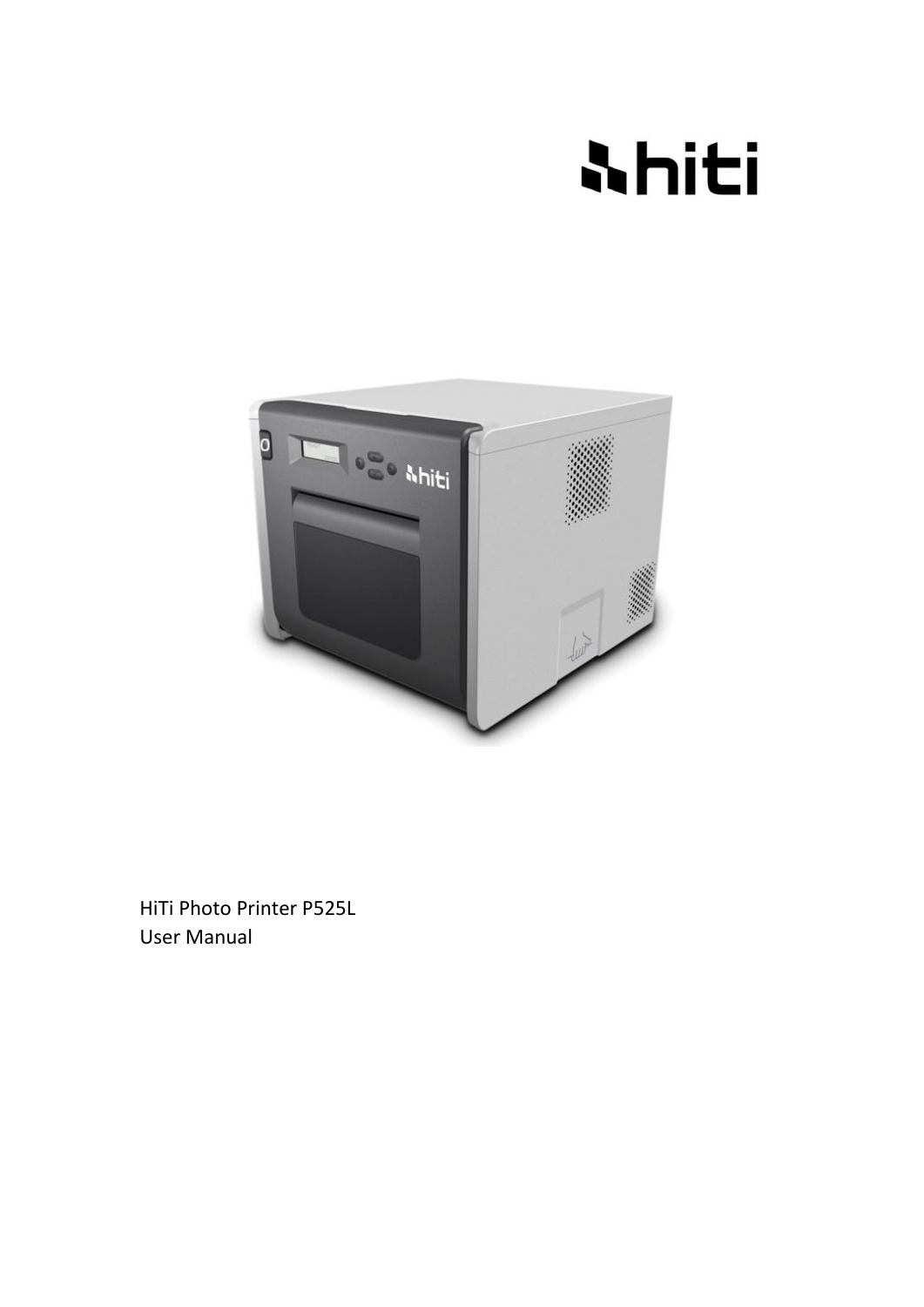#### **Contents**

| $\circledcirc$ |                                                           |  |
|----------------|-----------------------------------------------------------|--|
| $\circledcirc$ |                                                           |  |
| $\circledcirc$ |                                                           |  |
| $\circledcirc$ | Handling Instruction for Consumable and Printed Outputs 8 |  |
|                |                                                           |  |
| $\circledcirc$ |                                                           |  |
|                |                                                           |  |
| $\circledcirc$ |                                                           |  |
| $\circledcirc$ |                                                           |  |
|                |                                                           |  |
| $\circledcirc$ |                                                           |  |
| $\circledcirc$ |                                                           |  |
| $\circledcirc$ |                                                           |  |
| $\circledcirc$ |                                                           |  |
|                |                                                           |  |
| $\circledcirc$ |                                                           |  |
| $\circledcirc$ |                                                           |  |
|                |                                                           |  |
| $\circledcirc$ |                                                           |  |
| $\circledcirc$ |                                                           |  |
| $\circledcirc$ |                                                           |  |
|                |                                                           |  |
| $\circledcirc$ |                                                           |  |
| $\circledcirc$ |                                                           |  |
| $\circledcirc$ |                                                           |  |
| $\circledcirc$ |                                                           |  |
|                |                                                           |  |
|                |                                                           |  |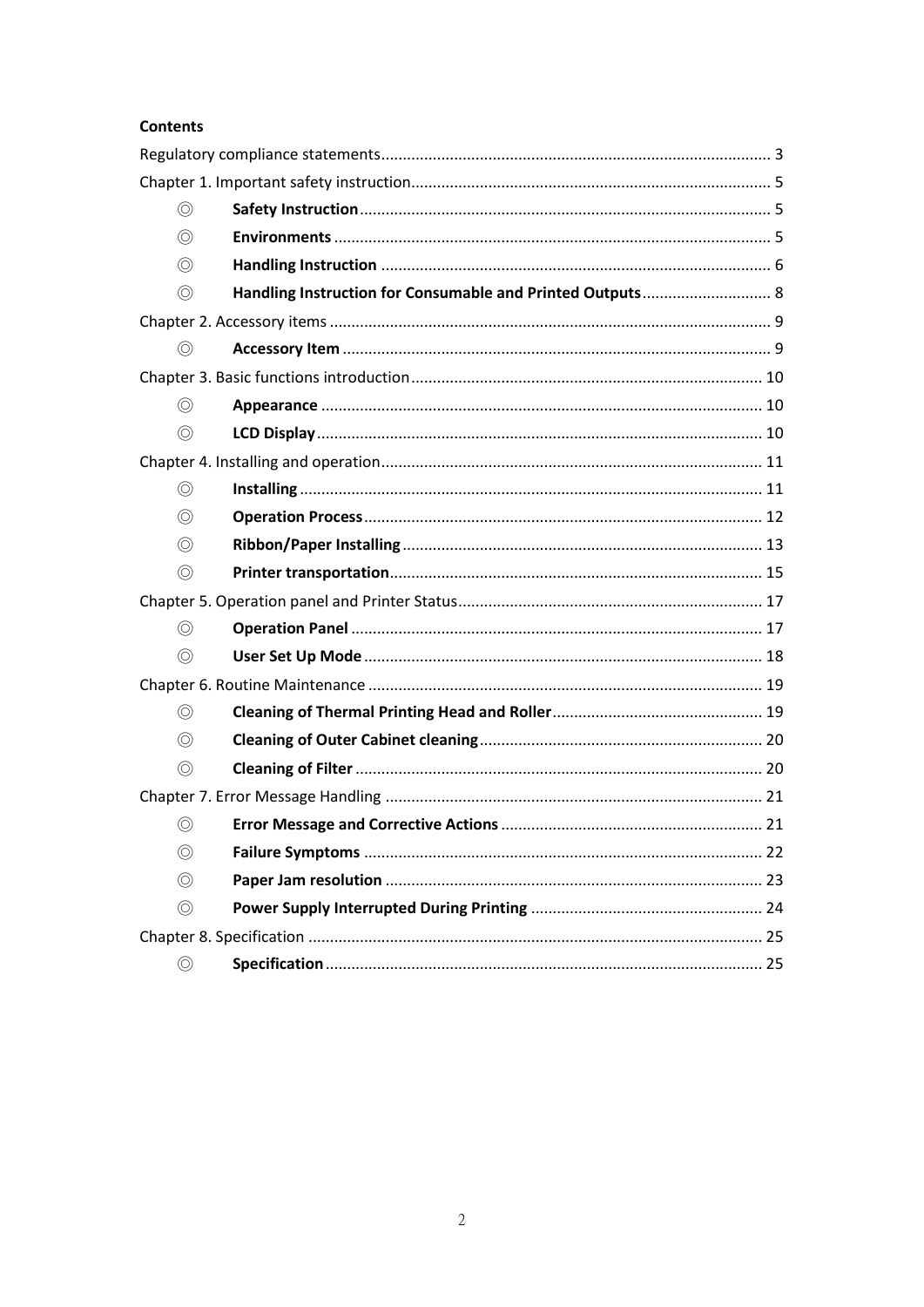#### <span id="page-2-0"></span>Regulatory compliance statements

#### American Users

#### FCC Part 15

For a Class A digital device or peripheral, the instructions furnished the user shall include the following or similar statement, placed in a prominent location in the text of the manual. This equipment has been tested and found to comply with the limits of a Class A digital device, pursuant to Part 15 of the FCC Rules. These limits are designed to provide reasonable protection against harmful interference when the equipment is operated in a commercial environment. This equipment generates, uses, and can radiate radio frequency energy and, if not installed and used in accordance with the instruction manual, may cause harmful interference to radio communications. Operation of the equipment in a residential area is likely to cause harmful interference in which case the user will be required to correct the interference at his (or her own) expense.

#### FCC ID: W5388D2035001

#### Europe Users

Class A ITE is a category of all other ITE which satisfies the class A ITE limits but not the class B ITE limits. Such equipment should not be restricted in its sale but the following warning shall be included in the instructions for use.

#### **Warning**

This is a class A product. In a domestic environment this product may cause radio interference in which case the user may be required to take adequate measurement.

#### European Union Regulatory Notice

The device bearing the CE marking is in compliance with the essential requirements and other relevant provisions of Directive 1999/5/EC. This device complies with the following harmonized European standards.

Health: EN 62311:2008 Safety: EN 60950-1:2006 + A1: 2010 + A11:2009 + A12:2011 EMC: EN301 489-1 v1.9.2:2011, EN301 489-3 v1.6.1:2013 Radio: EN302 291-1-2: V1.1.1:2005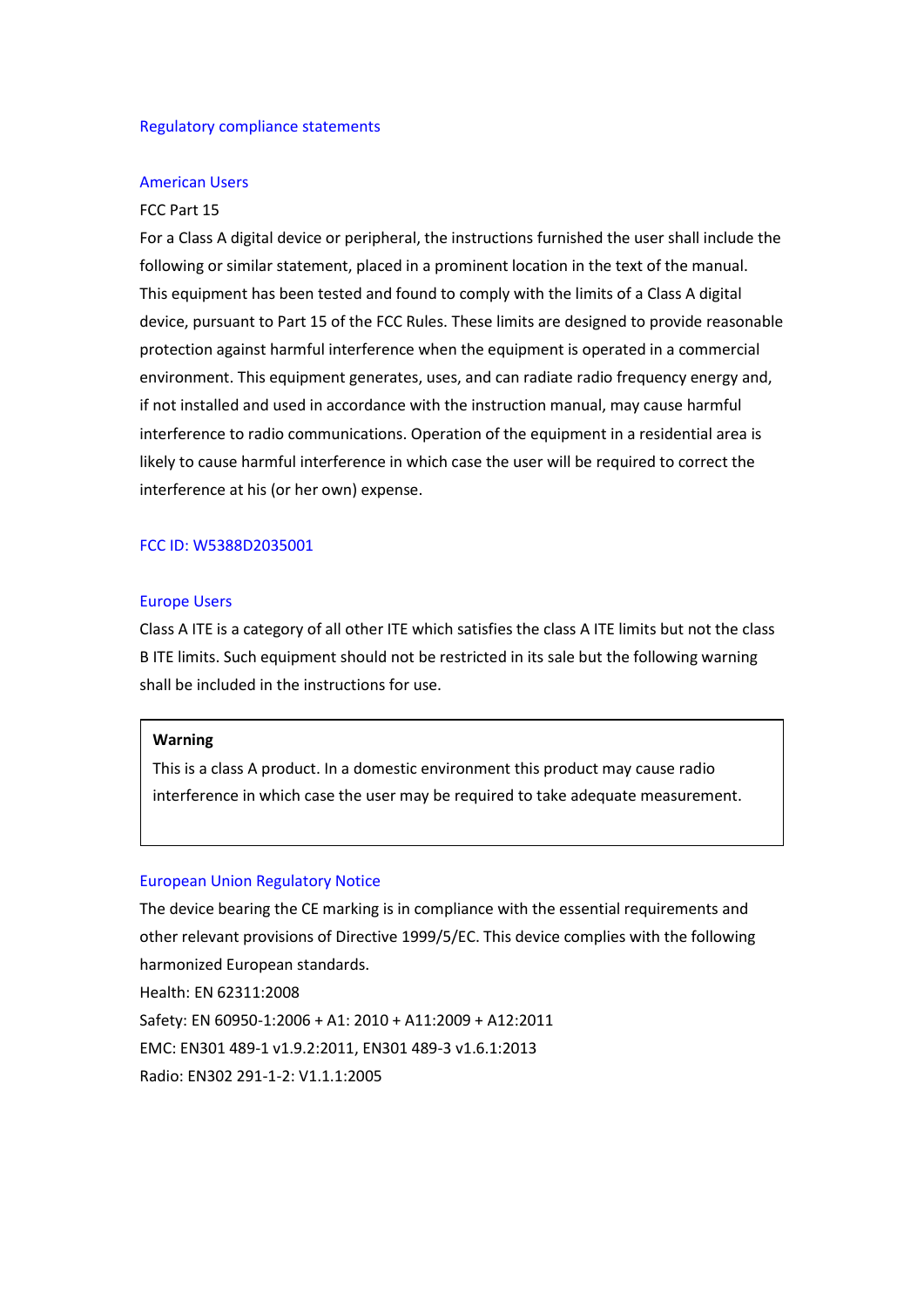#### Federal Communications Commission (FCC) Statement

You are cautioned that changes or modifications not expressly approved by the part responsible for compliance could void the user's authority to operate the equipment.

#### This device complies with Part 15 of the FCC Rules. Operation is subject to the following two

#### conditions:

1) this device may not cause harmful interference and

<span id="page-3-0"></span>2) this device must accept any interference received, including interference that may cause undesired operation of the device.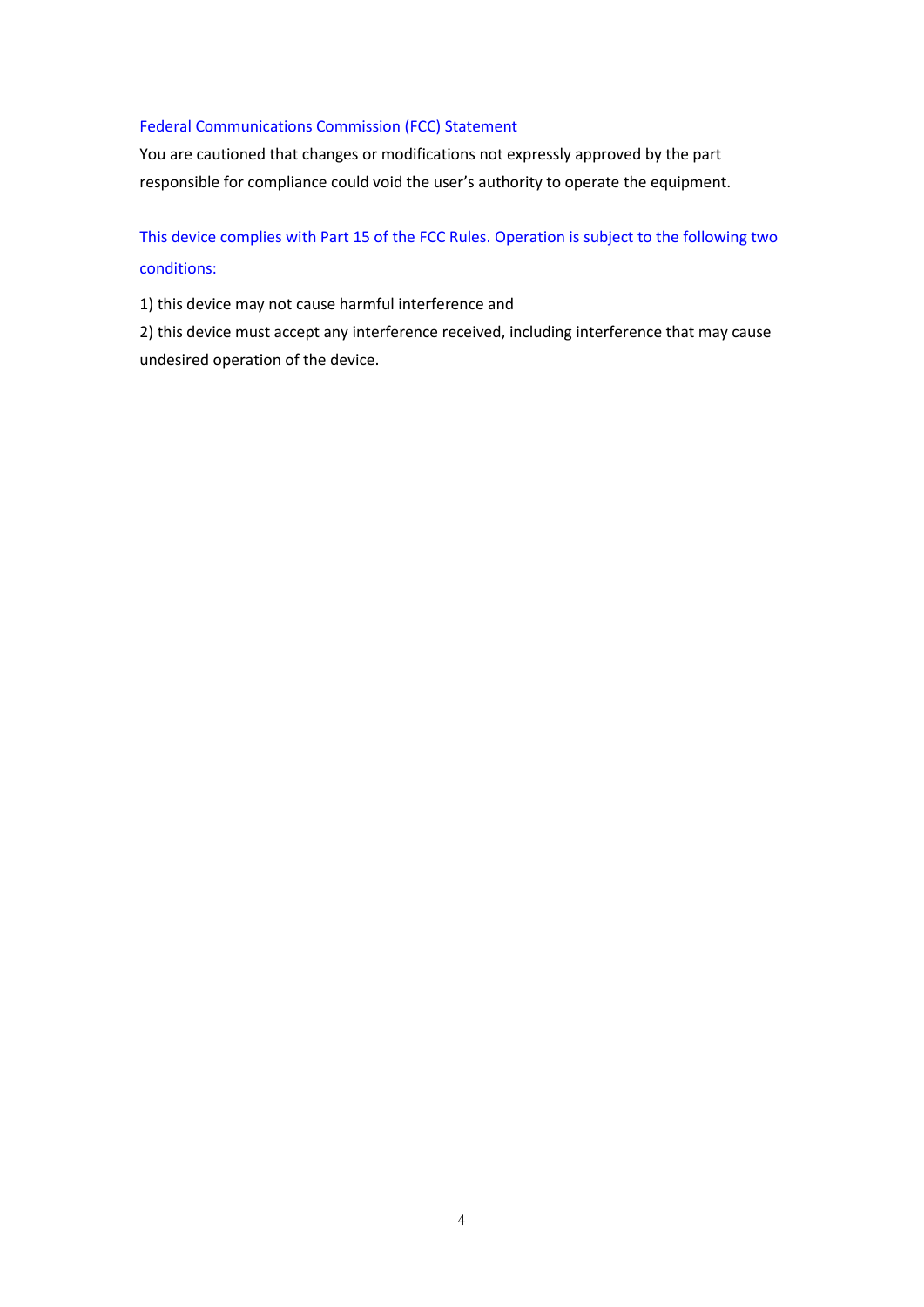Chapter 1. Important safety instruction

#### <span id="page-4-0"></span>◎ **Safety Instruction**

This manual provides detail instructions for the safety use of the printer.

Please read this manual carefully before operating the printer to ensure having proper use.

 $\blacklozenge$  In this manual, there are notes that require special attention. For your safety operation, Safety Notices are separated as follows:



: Inappropriate handing can cause the death or serious wounds.

### **CAUTION**

: Inappropriate handling can cause wounds and/or physical damage to the users.

- \* Attention: Explanation about the cause of the trouble and the environmental condition.
- ◆ It is difficult to forecast all the danger in setting and use of the printer.

Therefore, warnings in this Operation Manual, in the other documents on the printer cannot cover all the cases. In case of performing the operation or maintenance which is not described in this manual, all the concern for the safety have to be taken care at the customer side.

 $\blacklozenge$  Operation and the notification for the maintenance described in this manual and other documents are for the proper use of the printer.

In case of using the printer for the other purpose, all the concern for the safety has to be taken care at the customer side.

 $\rightarrow$  Do Not perform the operation which is prohibited in this manual and other documents.

#### <span id="page-4-1"></span>◎ **Environments**

To use the printer safety, please pay attention to followings:

## **CAUTION**

: Do not let kids to touch the printer or the cables. It can cause accidents or

electric shock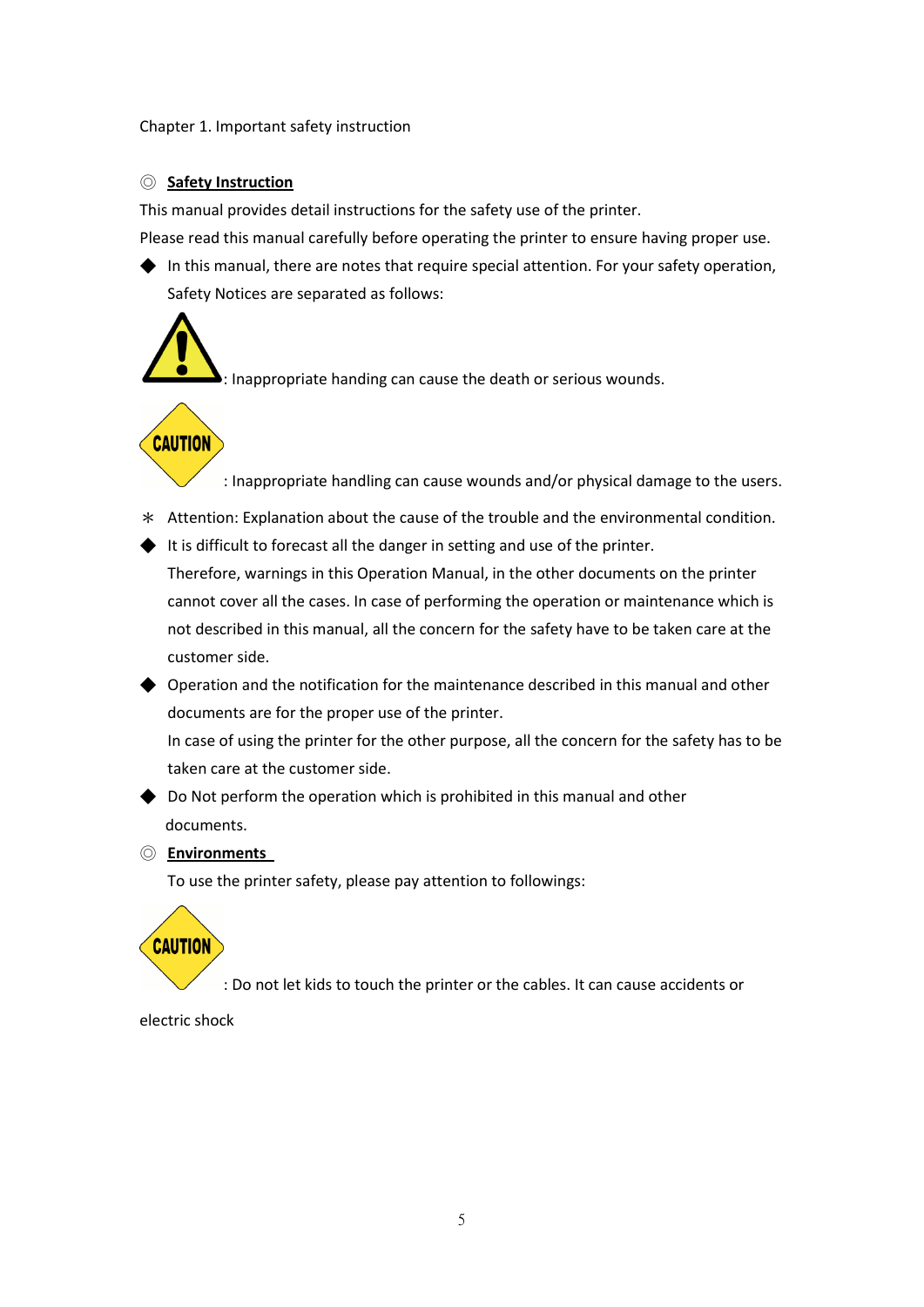

: Do not place the printer under a humid or dusty place. It can cause a fire,

electric shock or printer problem. Do not place the printer with dust, sand and high humidity such as bathing place, bathroom, hot spring or the street.

**CAUTION** 

: Do not place the printer on rickety place and/or inclined place. Printer may fall

down or tumble and it can cause serious injury.

- \* Attention: Keep the printer out of direct sunlight
- \* Do not put metallic objects or case/cup with any liquid on top of the printer. Water spilt on metallic items fall into the printer may cause the fire and electric shock. In case the water spilt or metallic items fall into the printer, please turn off the printer power immediately.

: Do not block the openings of the printer. In case, the opening blocked, the heat will remain inside and it can cause the fire.



#### <span id="page-5-0"></span>◎ **Handling Instruction**

When handling the printer, please pay attention to the followings:



 $\blacktriangleright$ : Lift the printer from its box and put it onto a flat and firm table or desk.

 $\blacktriangleright$ : The printer alone (without paper and ribbon installed) is weighted around 18Kgs. Please handle the printer carefully to prevent personal injury and damage of the printer.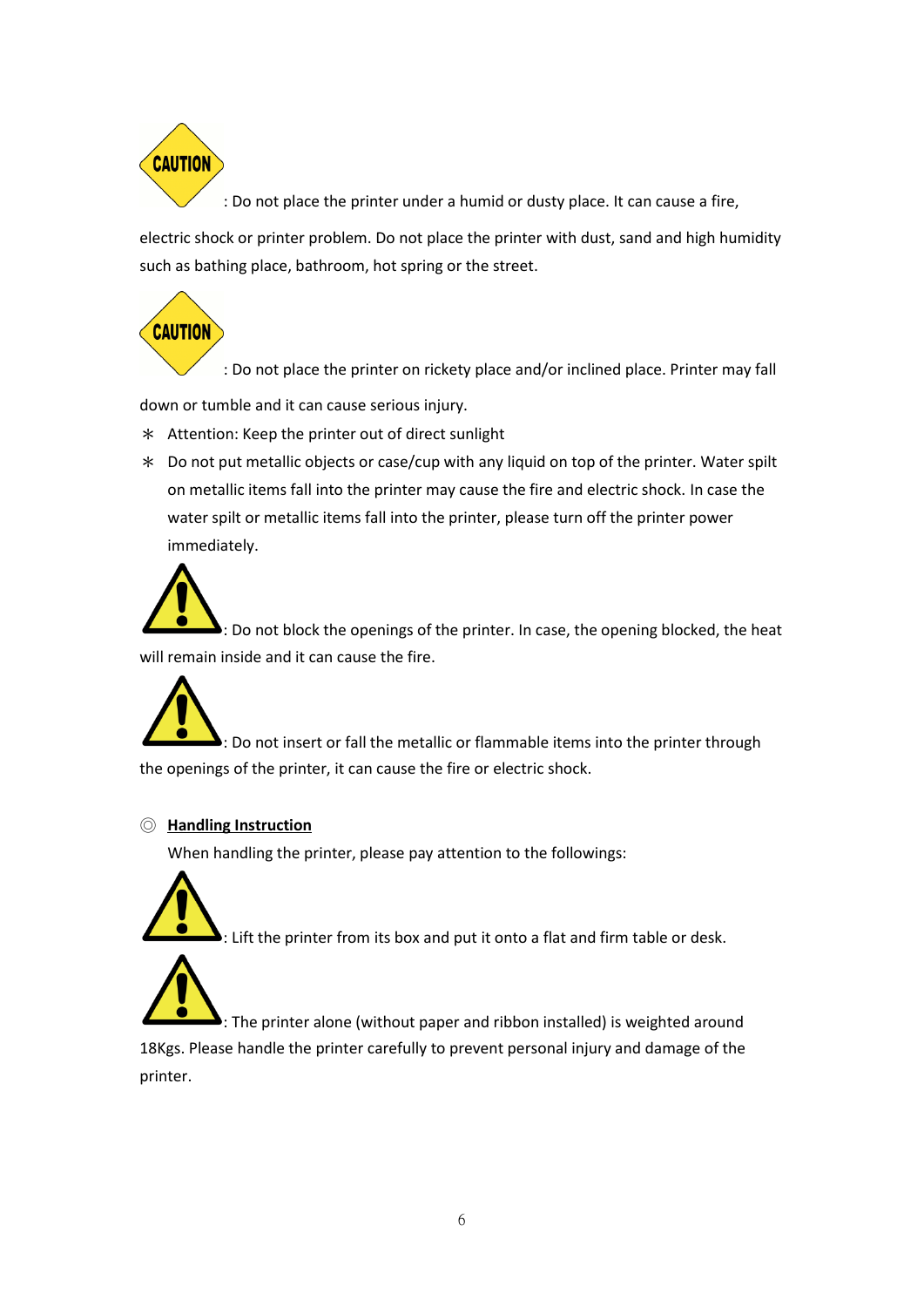$\blacktriangleright$ : When moving the printer, hold the bottom edge of the printer. It is strongly recommended to handle the printer by one to two persons during the transportation.



 $\blacktriangleright$ : Please take caution when transporting the printer on the slippery floor.

 $\blacktriangleright$ : Please make sure the power is off and the power cord is removed from the printer before transportation.

 $\blacktriangleright$ : In the cause of dropping the printer during transportation, contact HiTi dealers or service center for inspection of the printer. Using the printer with possible damage without proper inspection may cause fire or electric shock.

\* Do not dismantle or remodel the printer. Some sections of the printer contain a high voltage or become very hot. Ignoring this warning may cause electric shock, fire, or burns.



: Secure the power cable firmly while using.

: The thermal head reached high temperature during operation but it is normal. Do not touch the thermal head by any case. Touch the thermal head may cause person injury or damage of the printer.

\* Attention: Touching the surface of the thermal head directly may cause damage to the thermal heat. Hard objects getting into the printer may cause the damage of printer or result in malfunction. In such case, please do not use the printer while any obstacle inside the printer.



: Do not attempt to service the printer beyond the instruction specified in this document. In case of irrecoverable problem, please contact HiTi dealers or service center.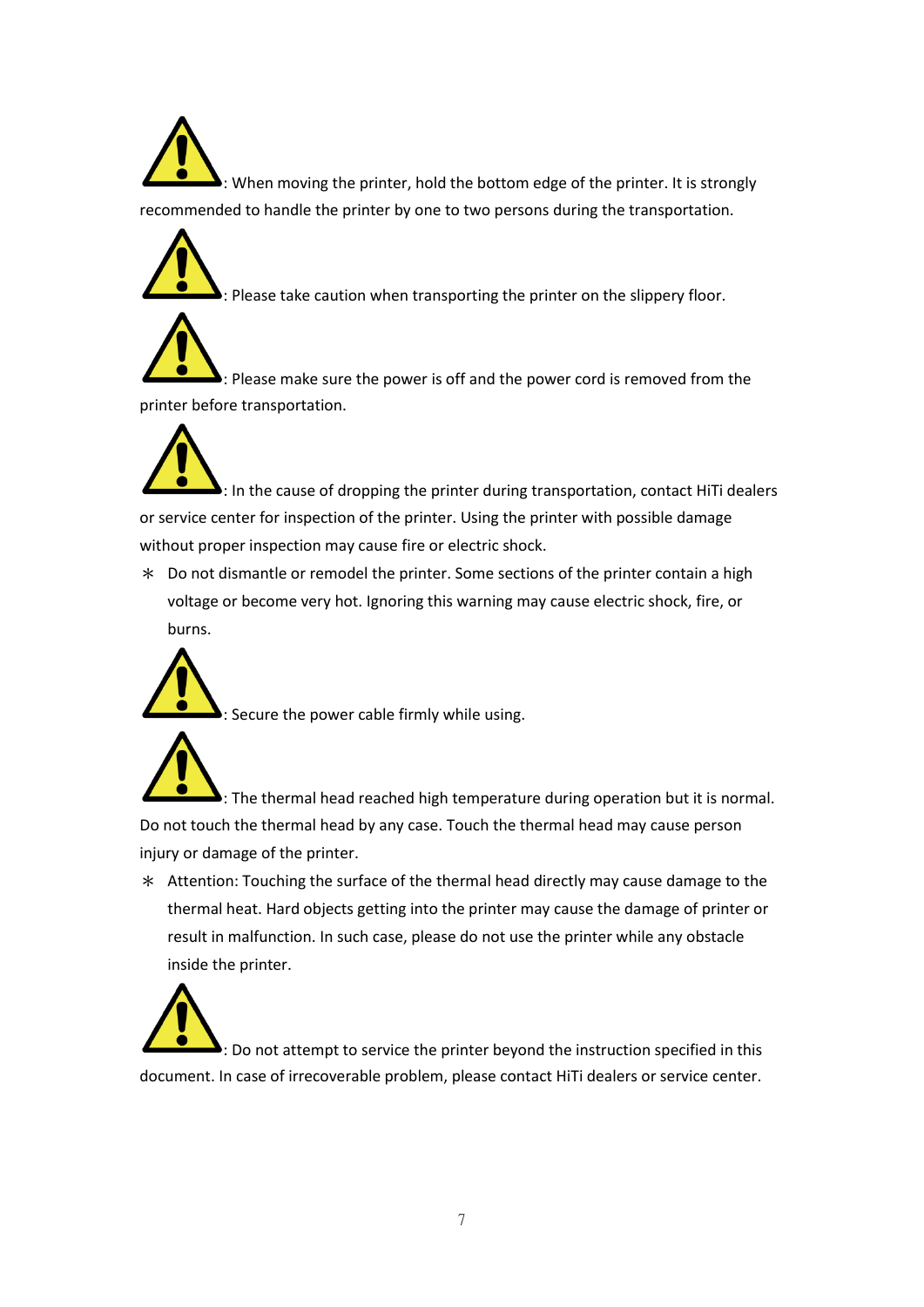$\blacktriangleright$ : This product must be grounded at all time during operation, and always used with the specified power cable only or the power cable accompanying this product. If the product is used without grounding, and current leakage occurs, fire or electrical shock may occur, and may also cause interference to radio, TV, and other similar electric appliances signal receiving. If the proper ground is not available, please contact HiTi dealers or service center.

#### <span id="page-7-0"></span>◎ **Handling Instruction for Consumable and Printed Outputs**

In handling the ink ribbon, paper and printed outputs, please pay attention to the followings:

- \* Attention: Paper handling
	- $\checkmark$  Use only the paper specified by HiTi
	- $\checkmark$  Store the paper flat
	- $\checkmark$  Store the paper in a dry and dark place to avoid the direct sunlight (Temperatures less than 30°c; Humidity less than 60%)
- \* Attention: Ink ribbon handling
	- $\checkmark$  Use only the ribbon specified by HiTi
	- $\checkmark$  Store the ink ribbon in cool place to avoid direct sunlight (Temperatures less than 30°C; Humidity less than 60%)
- \* Attention: Printed output handling
	- $\checkmark$  Store the printed outputs in a cool place to avoid direct sunlight
	- $\checkmark$  Store the printed outputs away from the organic solvent/fluid such as benzene, thinner or alcohol which may change or deteriorate the colors
- <span id="page-7-1"></span>\* Attention: Do not print 5 inch photo (5" x 7") or 6 inch photo (4" x 6" or 6" x 8") in one printer.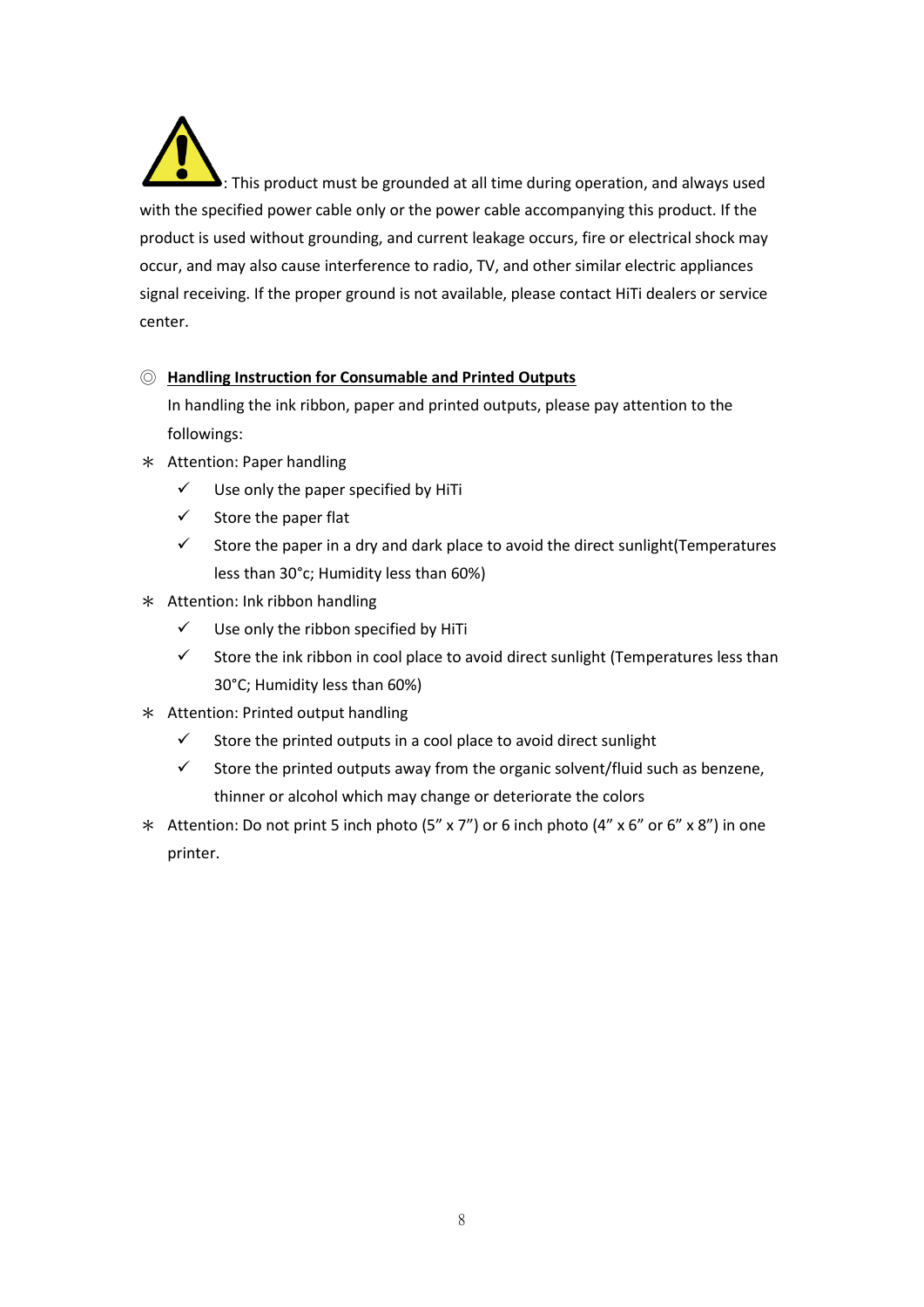#### Chapter 2. Accessory items

Before using the printer, please make sure the Chapter 1. Important Safety Instruction is fully-acknowledged carefully.

#### <span id="page-8-0"></span>◎ **Accessory Item**





<span id="page-8-1"></span>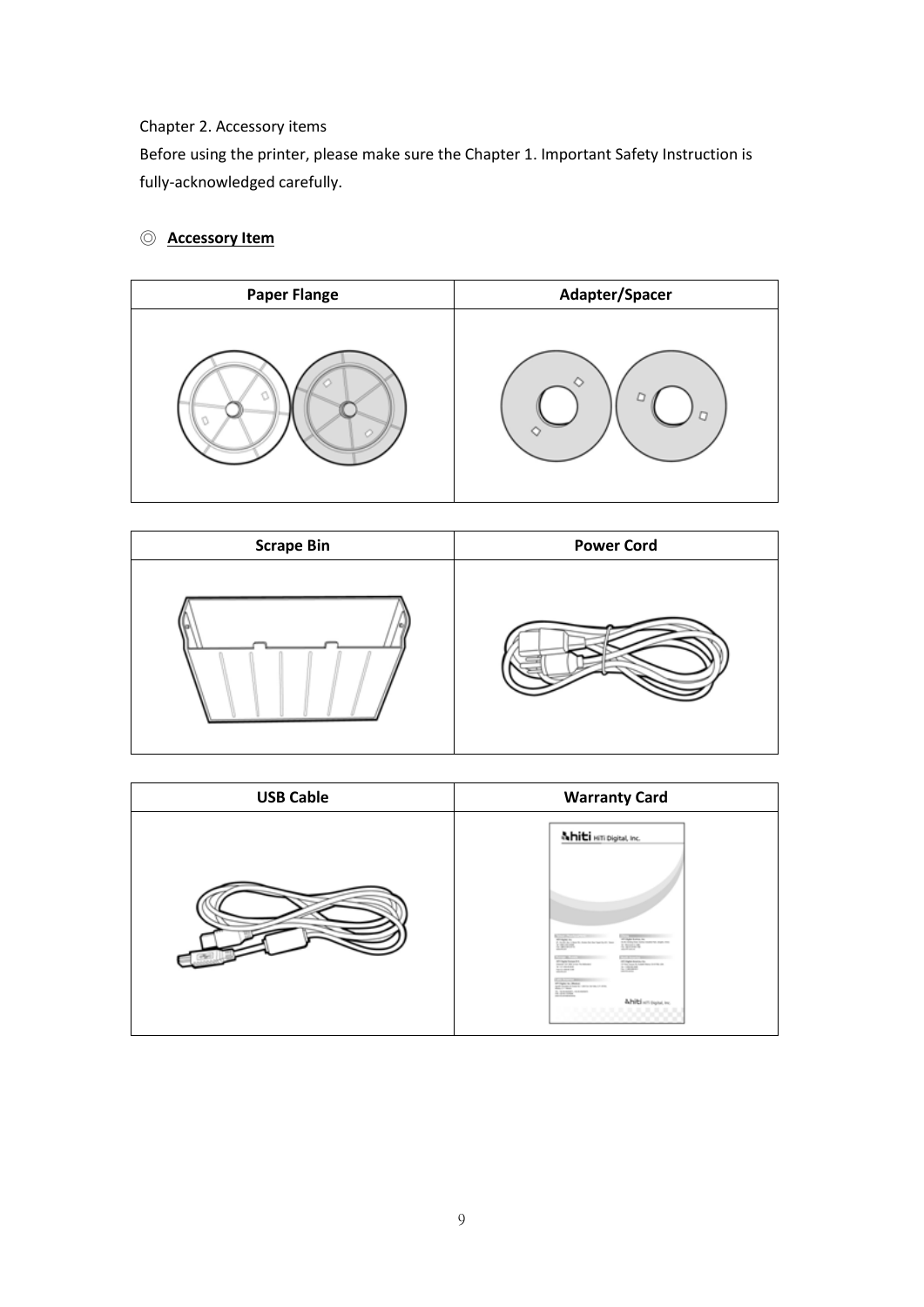#### <span id="page-9-0"></span>◎ **Appearance**





#### <span id="page-9-1"></span>◎ **LCD Display**

| No.                | Name              | <b>Function</b>                                                  |
|--------------------|-------------------|------------------------------------------------------------------|
| Ø                  | Door              | Press the button to open the front door                          |
| $\overline{2}$     | Control panel     | Four hard-key and one mono LCM to control and monitor            |
|                    |                   | the condition of the printer                                     |
| $\mathbf{3}$       | Scrap receptacle  | Clean it up periodically before full of scraps in the receptacle |
| 4                  | USB slot (Type A) | Connect with designated device of HiTi products. Do not          |
|                    |                   | charge with hand-held devices.                                   |
| 5                  | USB Slot (Type B) | To be connected with PC for transferring data                    |
| 6                  | Power Switch      | Switch "On" to operate, and switch "Off" when finishing          |
|                    |                   | using the printer. Do not switch off the printer while the       |
|                    |                   | printer is still running.                                        |
| $\overline{7}$     | Power slot        | To be connected with AC power (110V~240V)                        |
| $\left[ 8 \right]$ | Paper sensor      | Place the paper core properly and stretch the paper to           |
|                    |                   | designated position until the sensor lights                      |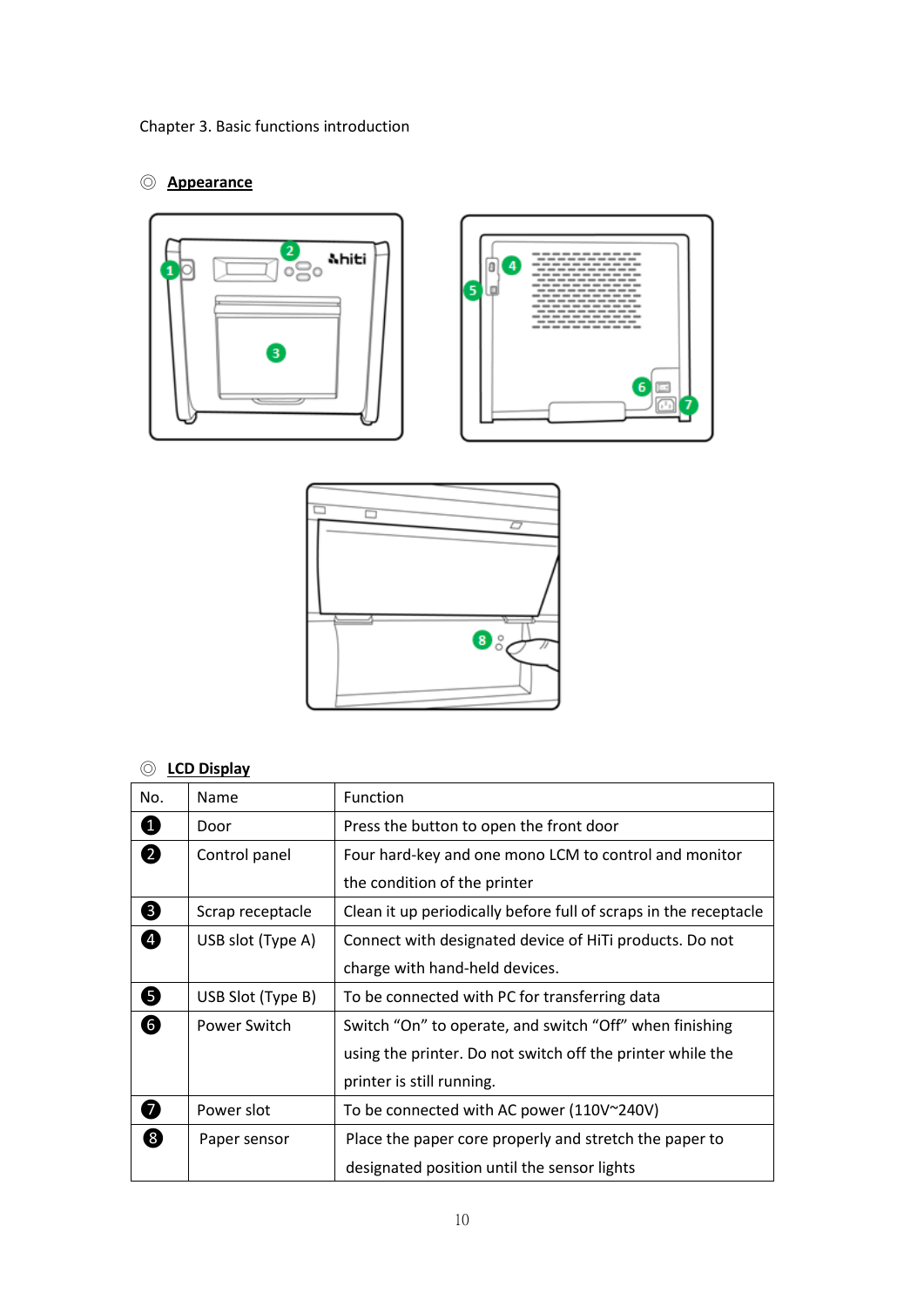#### <span id="page-10-0"></span>Chapter 4. Installing and operation

Connect the power cord which is conformed to safety regulations below.

#### <span id="page-10-1"></span>◎ **Installing**



4.1 Connect the printer power cord to the AC IN slot



 $\blacktriangleright$ : Make sure to switch off the power of the printer before connecting to AC

power.



: Do not insert or remove the power cord with wet hands. It may cause the electric leakage.

: Do not damage or make any modification to the power cord. Misusing, such as putting the heavy items on the power cord, giving a strong pull to the power cord and twist the power cord may cause the fire and electric shock.

 $\blacktriangleright$ : When moving the printer, make sure to switch off the power of the printer, remove the power cord in order to have no connection with other devices. Otherwise, the power cord might be damages and it can cause the fire and electric shock. Also, it is very likely to fall down caught by the cord.

: For the safety consideration, please remove the power cord from the printer and AC power if the printer is not to be used for a long time.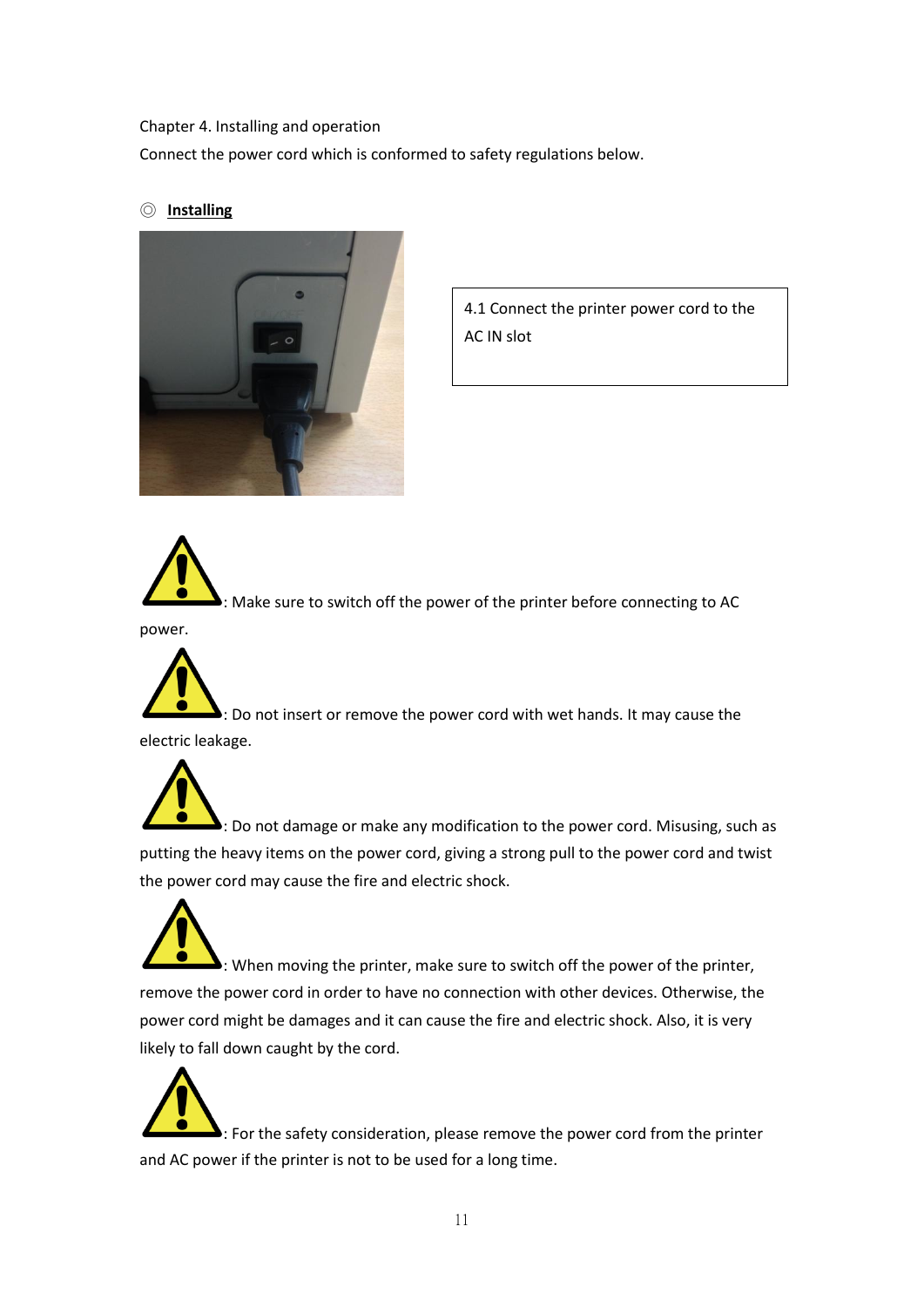

Connect the USB cable with printer and PC/laptop for further operation.



4.2 Use USB cable to connect printer and PC

 $\blacktriangleright$ : Before removing the USB cable, please make sure the printer is finished its internal operations.

: Removing the USB cable while data transferring printer may not be able to print data correctly and it may cause waste.

#### <span id="page-11-0"></span>◎ **Operation Process**



4.3 Powering up the printer. As printing is in running, do not power off the printer.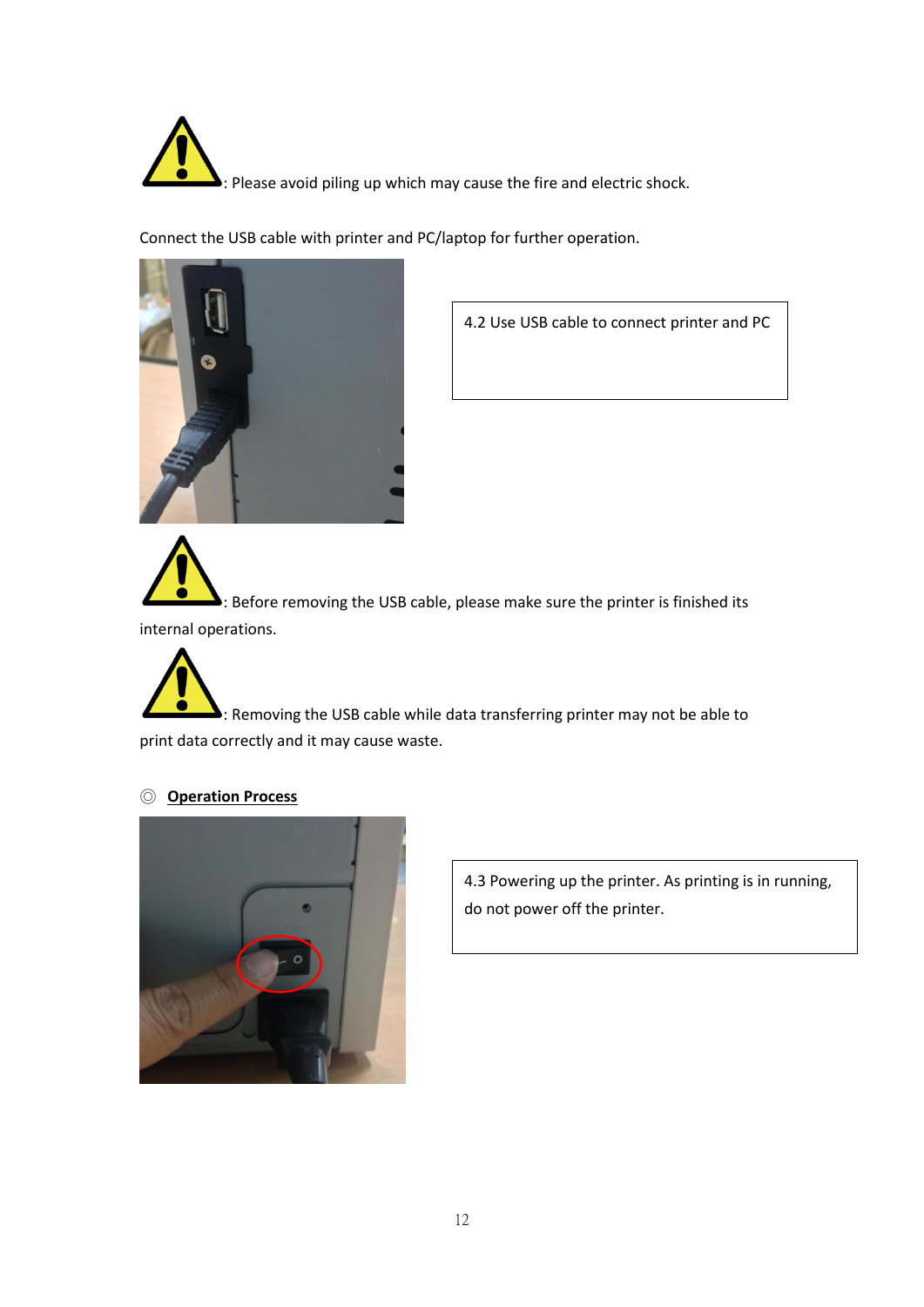

4.4 Opening the front cover to install ribbon and paper. Please reserve some space for front cover opening up.

#### <span id="page-12-0"></span>◎ **Ribbon/Paper Installing**

Install paper adapters in the paper flange first while using 5x7 paper size. However, the paper adapters are not necessary while printing 4x6 or 6x8 paper size.



\* Accessory item: => Paper adapter x 2 (Install with Paper flange)

Please install each one of paper flange and paper adapter which is for 5 inch paper core used.



Do not print 5x7 size and 4x6 or 6x8 in one photo printer, because it would generate dust and pollutions which are not able to be cleaned by users.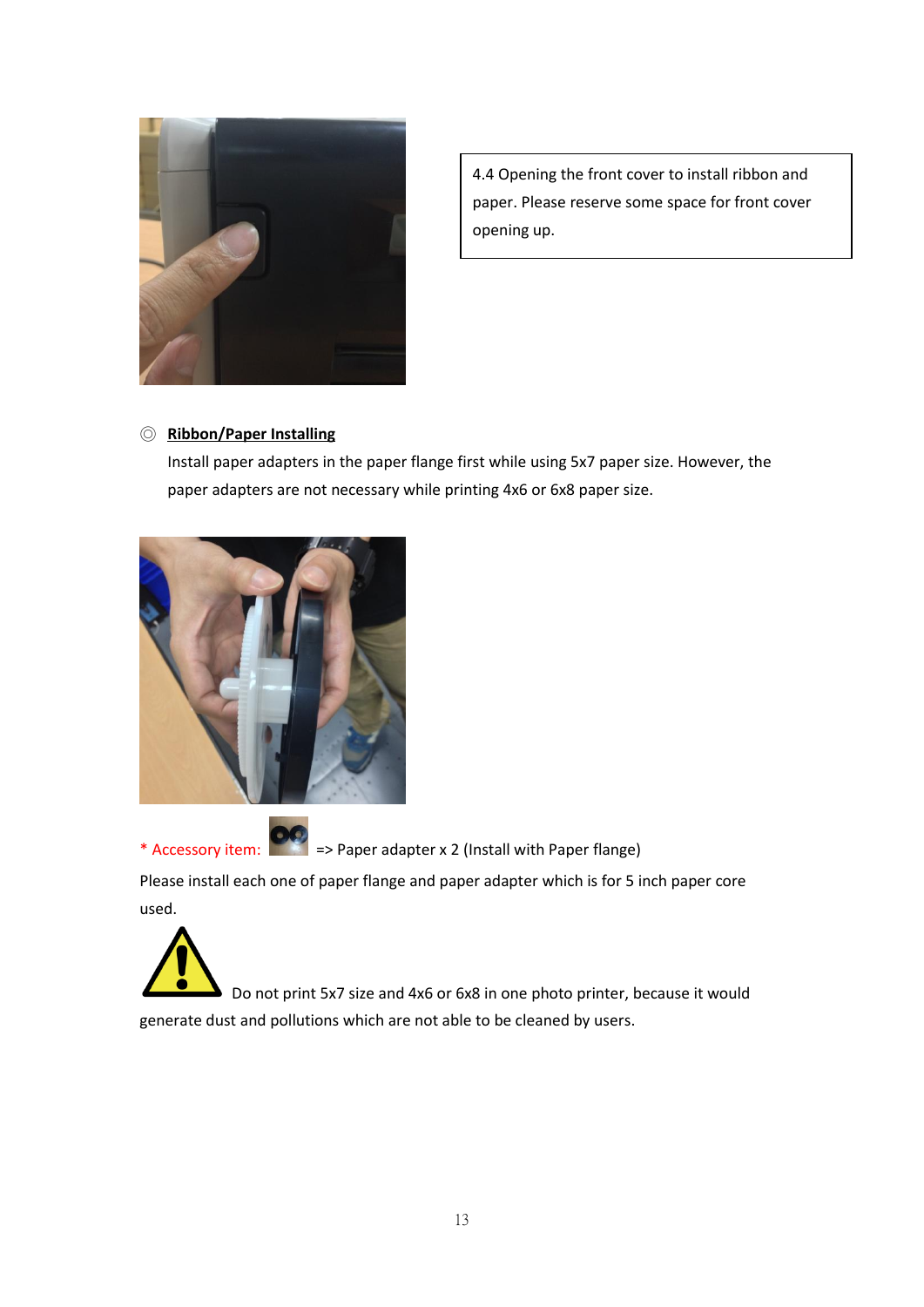

4.5.1 Loading paper instructions Place the paper flange in right positions. \* Attention: Installing the print kit to the printer can be hassle-free. Please read the manual carefully before working on the printing..



4.5.2 Pushing the paper to designated position

\* Attention: To install the paper to position specified correctly, please make sure the leading edge of paper is inserted in at an oblique angle.



4.5.3 Paper sensor indicator Make sure the sensor turns to blue to identify the paper is placed in right position. \* Attention: Do not place paper with strong force because it may cause damage to the paper.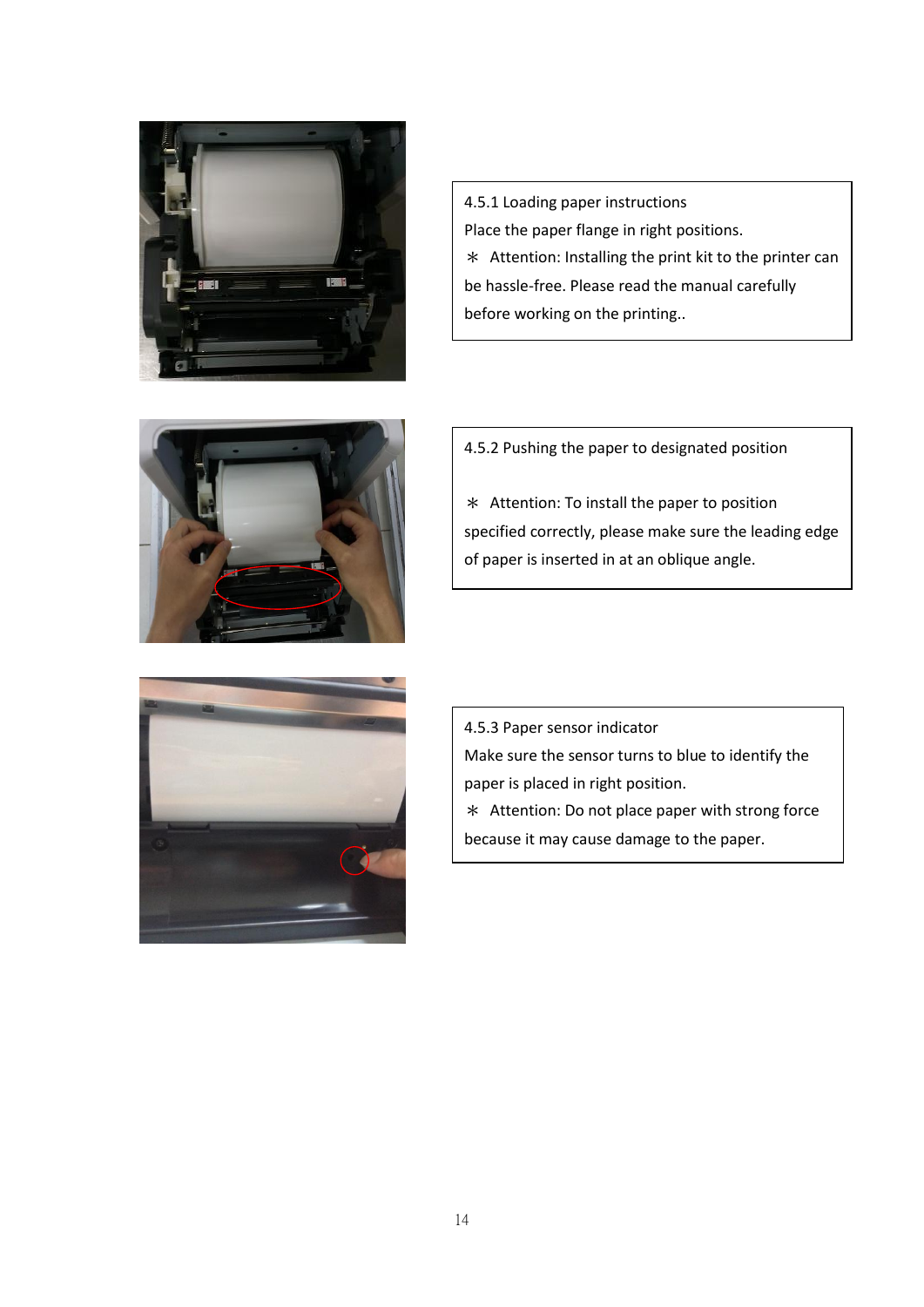



\* Attention: It is a mistake-proofing for users; Please be sure the white head locates on white indentation and black head locates on black indentation.



4.7 Closing front cover and 4 sheets of paper will be cut without printing automatically to ensure the paper quality.



4.8 Loading scrap receptacle: Clean it up periodically before full of scraps

#### <span id="page-14-0"></span>◎ **Printer transportation**

The following cautions are necessary in transportation of the printer. Since an incorrect transportation method causes a printer fault, please follow the correct method.

8

1. Remove the ribbon and paper from the printer before transporting the printer. If the ribbon or paper cannot be removed due to a fault, consult with the HiTi dealers or service center.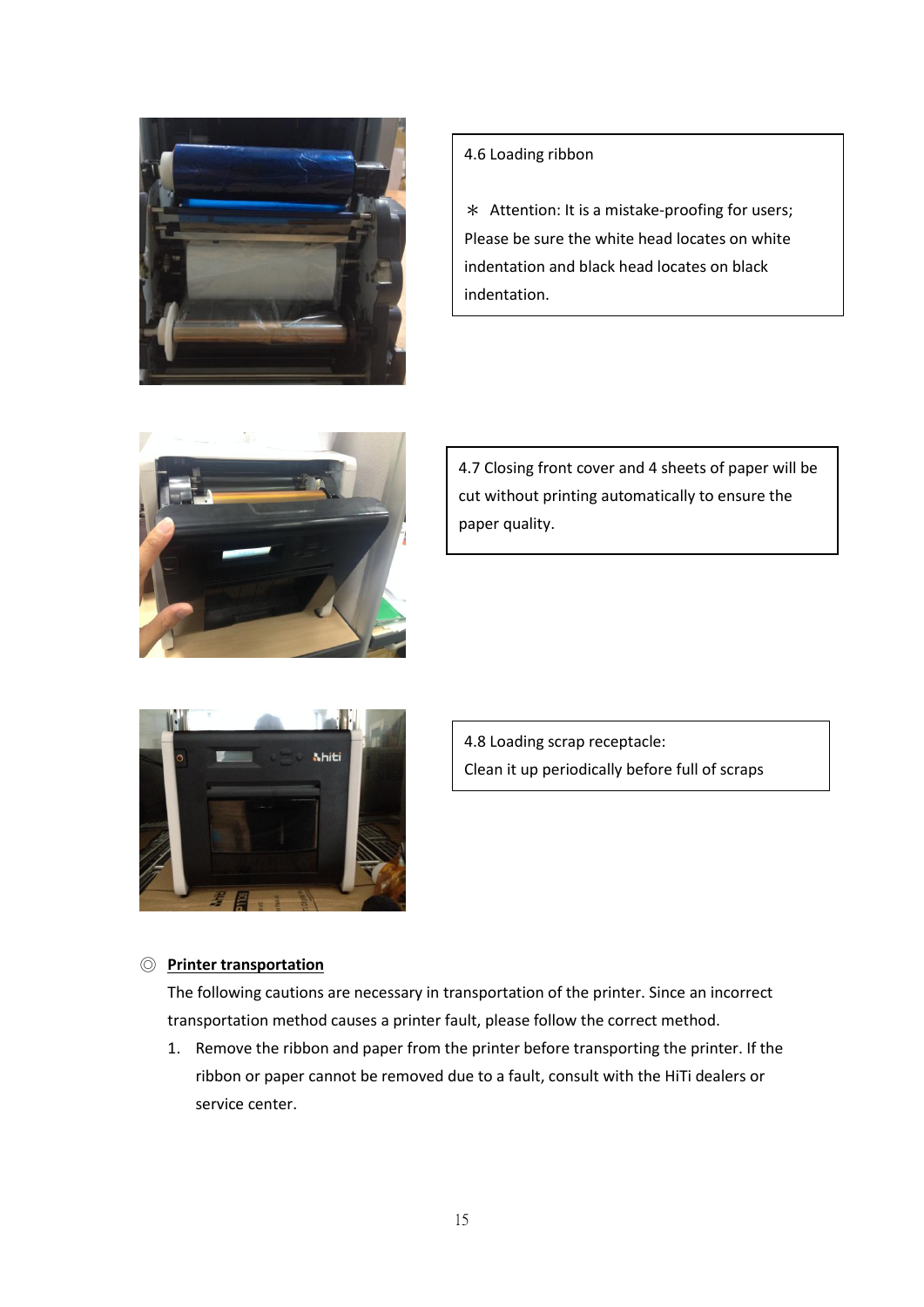<span id="page-15-0"></span>2. Do not switch off the power while the front cover is open. Close the front cover while the power is ON and switch off the power when "Ribbon Missing" is displayed on the LCD of the operation panel.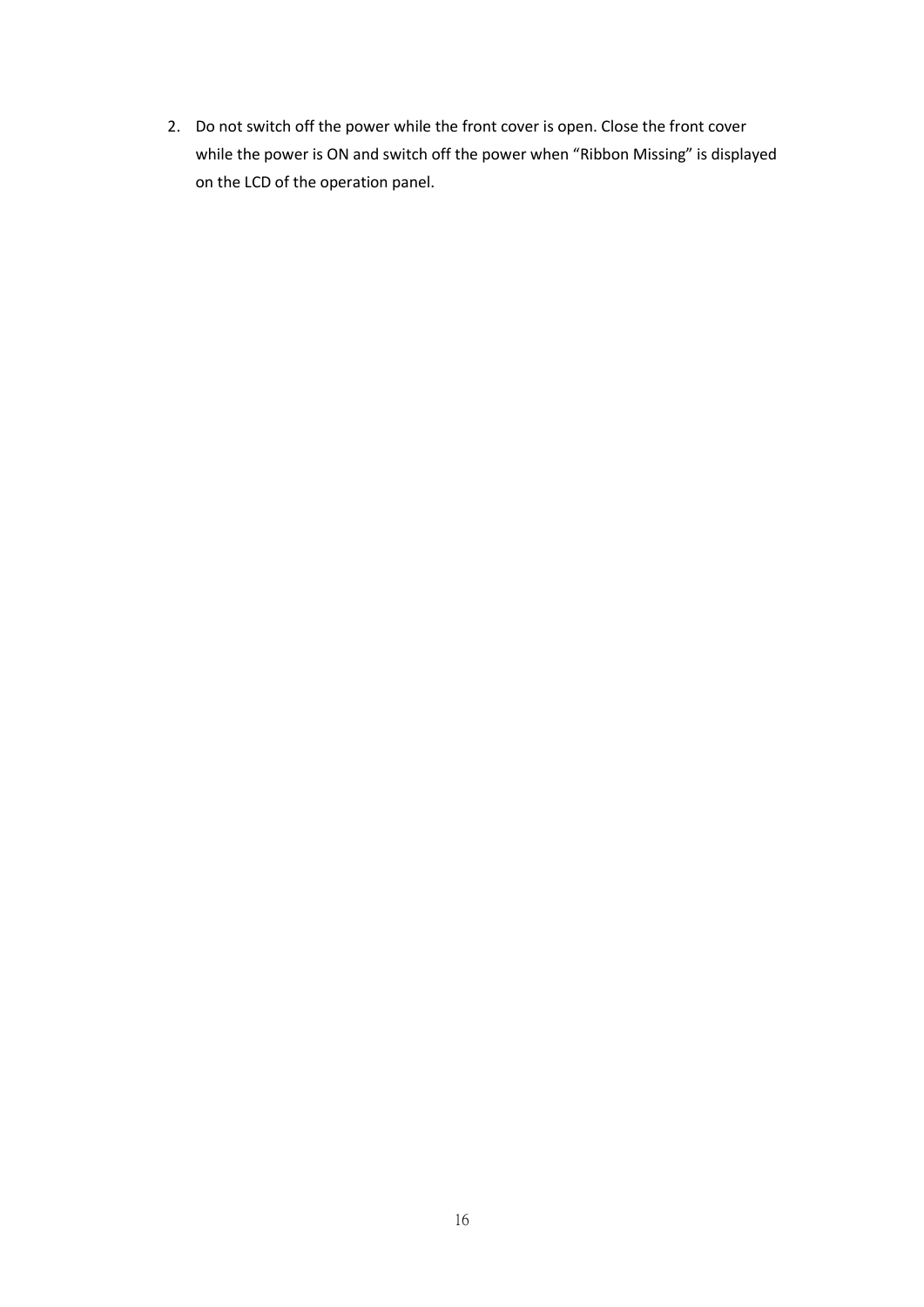Chapter 5. Operation panel and Printer Status

#### <span id="page-16-0"></span>◎ **Operation Panel**



| No.                   | <b>Name</b>        | Function                                    |
|-----------------------|--------------------|---------------------------------------------|
| $\boldsymbol{\Theta}$ | Left button        | Use this button to select preferred setting |
| $\bf \Phi$            | Manu button        | Use this button to view the printer status  |
| $\bf \Phi$            | Right button       | Use this button to select preferred setting |
| $\bf \Phi$            | <b>EXEC</b> button | Use this button execute cutting paper       |
| $\bf \Phi$            | <b>LCD Display</b> | See as below table                          |

<span id="page-16-1"></span>

| LCD display          | Description                                                    |
|----------------------|----------------------------------------------------------------|
| <b>Printer Ready</b> | Printer is ready to operate.                                   |
| <b>Prints Made</b>   | Display prints made                                            |
| Media left           | Display media left quantity                                    |
| Paper cutting        | Execute paper cutting (6x4 paper x 4 sheets) when close front  |
|                      | door                                                           |
| <b>FW</b> version    | Current firmware version                                       |
| Language Selection   | Select preferred language                                      |
| Initializing         | Printer is in initialization                                   |
| Media checking       | Checking Ribbon/Paper status                                   |
| Data Sending         | Send data from PC/laptop                                       |
| System cooling       | The thermal head is being cooled down. Printing is interrupted |
|                      | temporarily until the thermal head is cooled down              |
| System warm up       | The thermal head is being warmed up. Printing is interrupted   |
|                      | temporarily until the thermal head is warmed up                |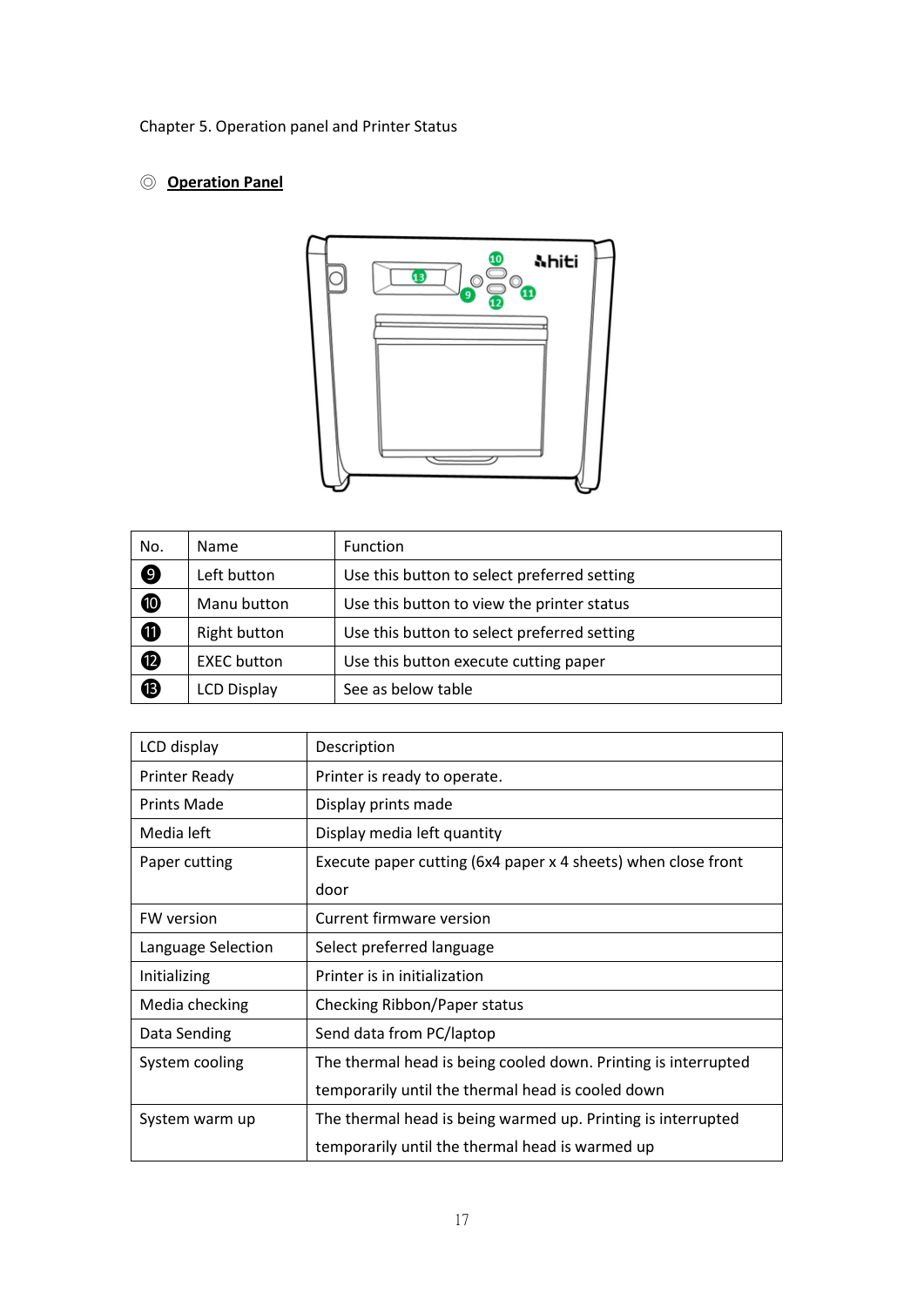#### ◎ **User Set Up Mode**

To set the user set up mode, press the "Menu" button in standby mode. When the "Menu" button is being pressed, display changes as follows.

<span id="page-17-0"></span>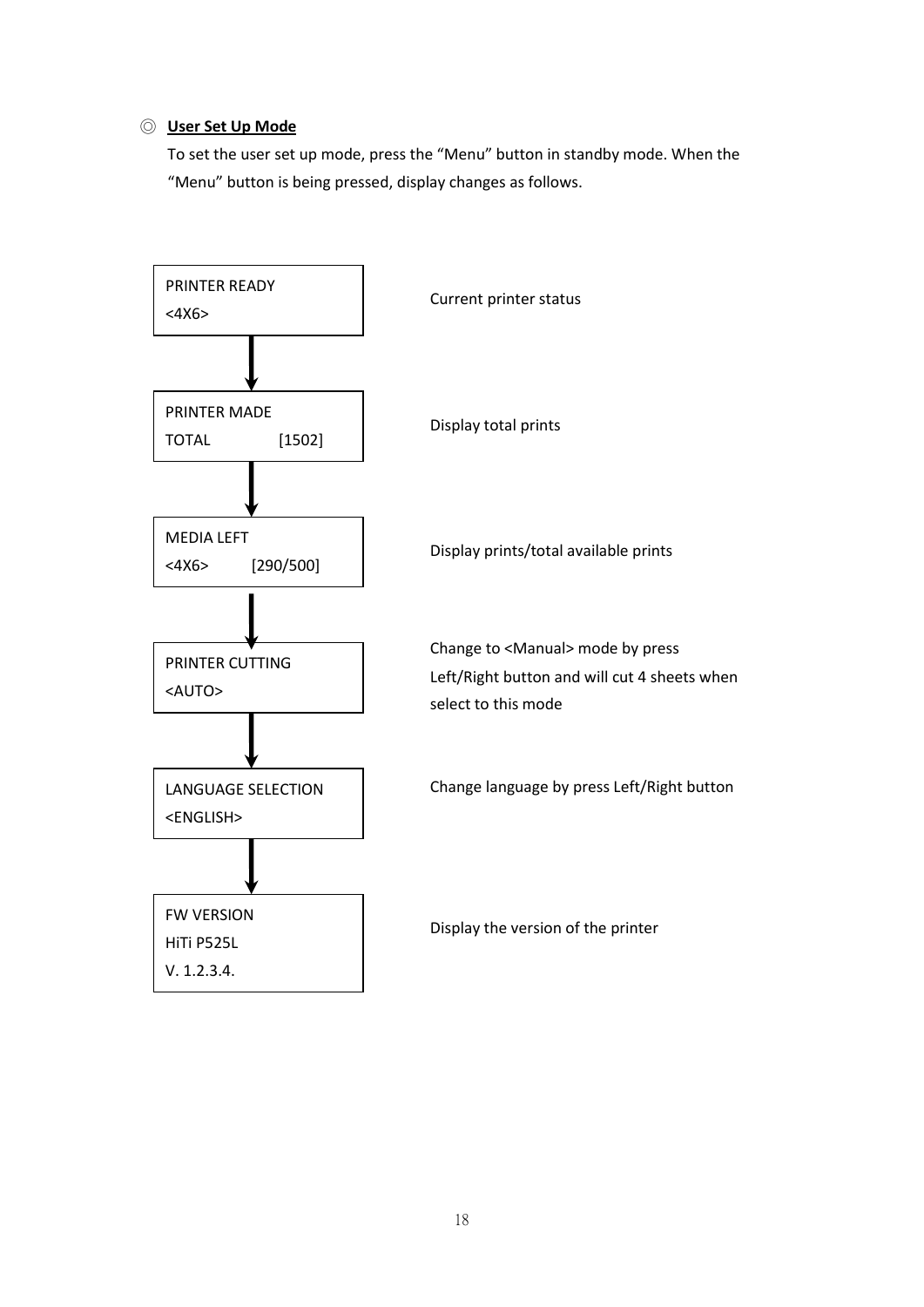#### Chapter 6. Routine Maintenance

#### <span id="page-18-0"></span>◎ **Cleaning of Thermal Printing Head and Roller**

By using thermal transfer technology, daily maintenance is not necessary if the printer has been using properly. However, in order to keep the best print quality, it is highly recommended to clean Thermal Printing Head and Roller once a month.

**CAUTION** 

: Make sure that the power is switched off before cleaning. Thermal Printing

Head reaches high temperature right after printing. Do not touch by hands directly. Make sure the Thermal Printing Head has been sufficiently cooled down before start cleaning. When fingerprint stick to the heating element, it can damage the Thermal Printing Head. Be careful not to be hurt by the projections of the printer.



6.1 Use Gauze: Clean the heating element (glass bar) of the Thermal Printing Head with ethyl alcohol

6.2 Use Gauze: Clean the roller (black parts) with ethyl alcohol.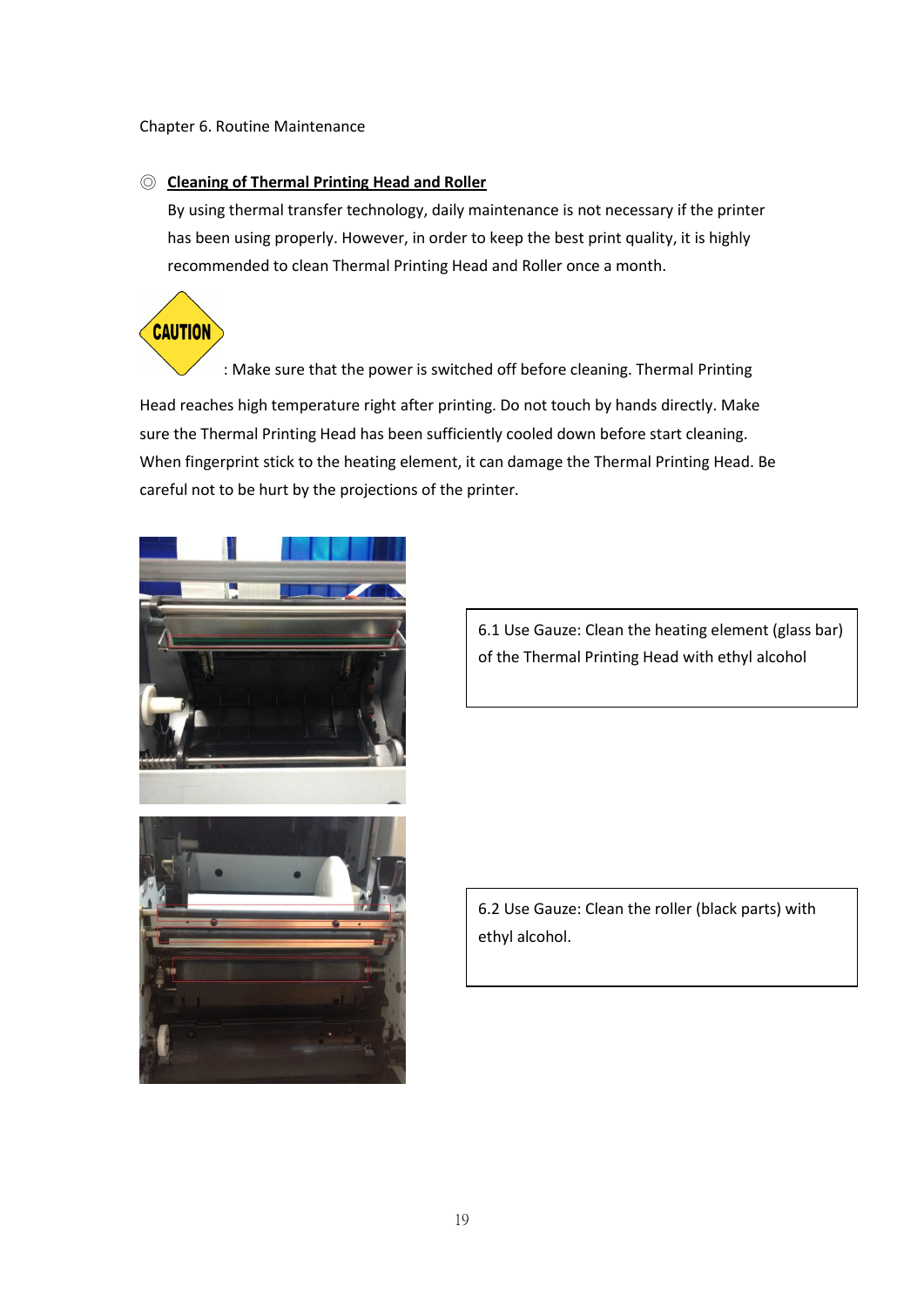

:Please wait 5 minutes until the gauze dried up completely

#### <span id="page-19-0"></span>◎ **Cleaning of Outer Cabinet cleaning**

Wipe the printer with a soft cloth. If the strains are not removed, wet the cloth and apply weakened neutral Detergent to it.

 $\blacktriangleright$ : In case of foreign substance get into the printer, please switch off the printer, remove the power cord and contact with dealers or service center for further help. Continuous use of the printer under such condition can cause the fire and electric shock.

 $\blacktriangleright$ : Continuous use under the abnormal condition such as high temperature, smoke and strange smell can cause the fire and electric shock. Please switch off the printer, remove the power cord and contact with dealers or service center for further help.



: Do not use volatile solvents or spray insecticide on the printer outer cabinet.

Otherwise, discoloration or crack may result.

#### <span id="page-19-1"></span>◎ **Cleaning of Filter**

<span id="page-19-2"></span>If the dust collects on the openings, please clean it with vacuum cleaner.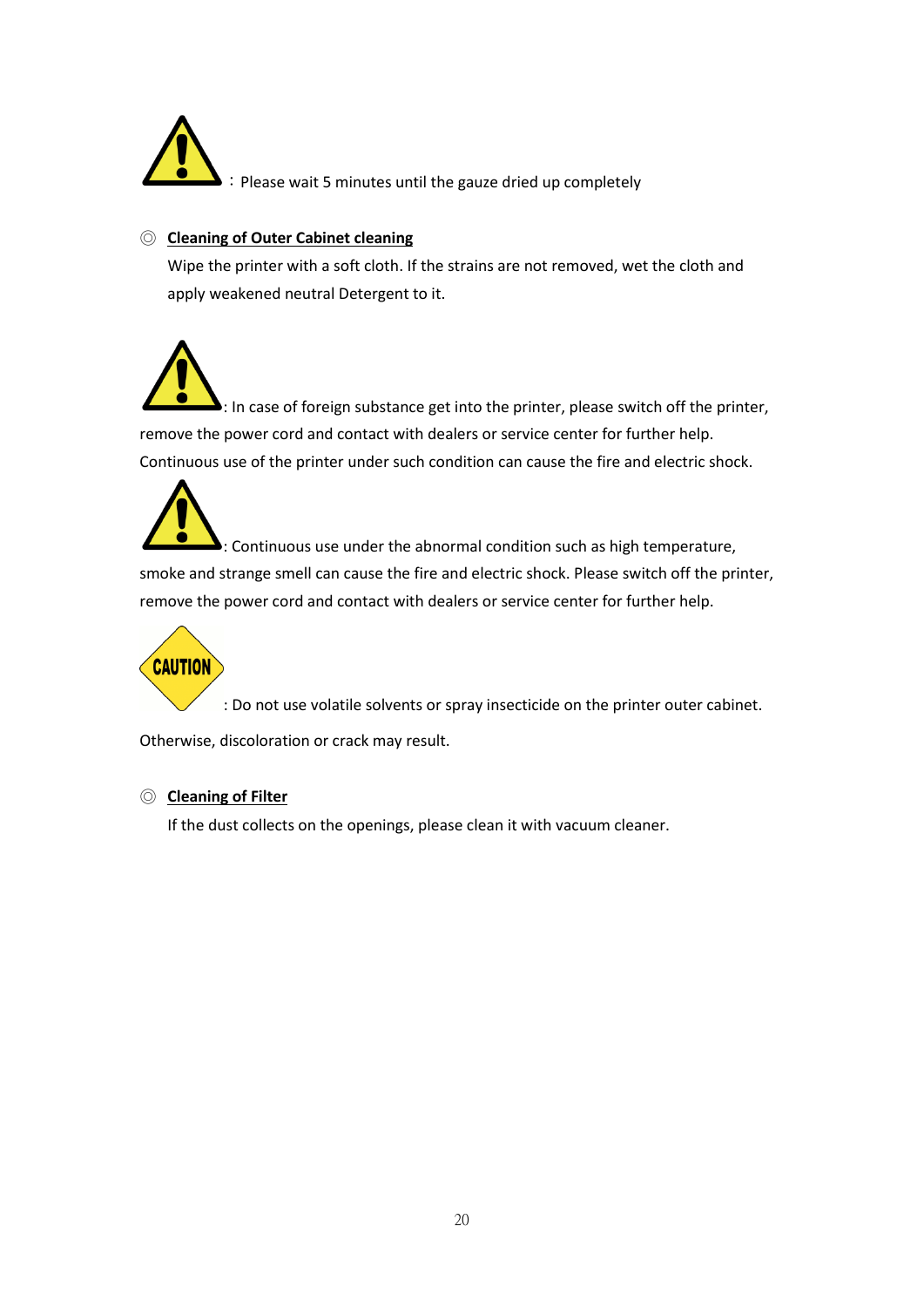#### Chapter 7. Error Message Handling

#### <span id="page-20-0"></span>◎ **Error Message and Corrective Actions**

<span id="page-20-1"></span>

| LCD Message              | <b>Status</b>                 | <b>Corrective Action</b>              |
|--------------------------|-------------------------------|---------------------------------------|
| 0100 Cover Open          | The front cover is opened     | Close the front cover                 |
| 0101 Cover Open fail     | The front cover is not        | Press the button $\bigoplus$ again to |
|                          | opened                        | reset                                 |
| 0200 IC chip missing     | No RFID key                   | Make sure the RFID tag                |
|                          |                               | attached on the cover of              |
|                          |                               | spool                                 |
| 0201 Ribbon Missing      | No Ribbon detected            | Load the ribbon spool                 |
| 0202 Ribbon Mismatch     | Installed ribbon does not     | Replace the right RFID tag            |
|                          | match RFID tag                | and adhere to ribbon spool            |
| 0203 Security Check fail | Unsupported ribbon type       | Replace to the right ribbon           |
| 0300 Ribbon Out          | The ribbon is empty           | Replace the ribbon                    |
| 0400 Paper Out           | Paper is not loaded           | Load the paper roll                   |
| 0401 Paper Out           | The paper is empty            | Replace the paper roll                |
| 0402 Paper Not Ready     | Paper roll is installed       | Reload the paper roll in right        |
|                          | incorrectly                   | direction                             |
| 0500 Paper Jam           | Paper jammed while            | Remove jammed paper                   |
|                          | printing                      |                                       |
| 0600 Paper Mismatch      | Loaded paper roll size is not | Replace the right paper roll          |
|                          | match to ribbon               | size                                  |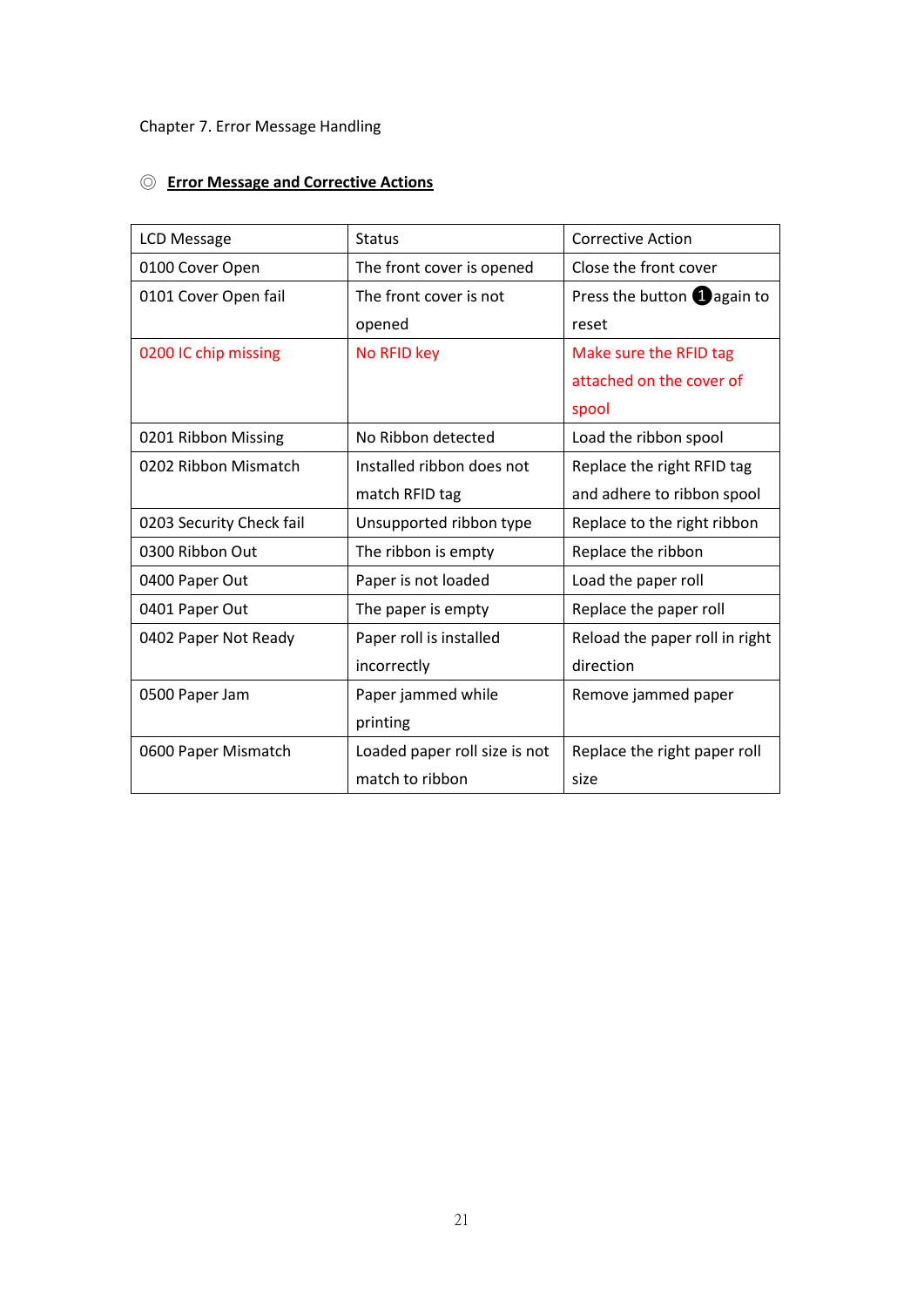#### ◎ **Failure Symptoms**

When detecting a failure symptom, check the printer regarding the following table.

<span id="page-21-0"></span>

| Symptom                               | Action                                                |
|---------------------------------------|-------------------------------------------------------|
| Power is not switch on                | • Please check if the power cable is firmly           |
|                                       | connected                                             |
| The personal computer does not        | Check if the USB cable is connected to the personal   |
| recognize the printer                 | computer or printer                                   |
| The printer does not ready            | • Check if the front cover is properly closed         |
|                                       | • Check if paper is jammed in the printer             |
|                                       | • When the paper setting lamp goes off, insert the    |
|                                       | edge of the paper until the paper setting lamp us lit |
| The front cover does not open         | • Check if the printer is installed in a flat surface |
|                                       | • Please check if there is hindrance for opening the  |
|                                       | front door                                            |
| A straight stripe area is not printed | . The Thermal Printing Head may be dirty, clean it    |
|                                       | up as Chapter 6. "Routine Maintenance" instructs      |
|                                       | • If the blank area remains after cleaning Thermal    |
|                                       | Printing Head, it may be caused by loosing of         |
|                                       | Thermal Printing Head. Please consult HiTi dealers    |
|                                       | or service center                                     |
| Dotted areas are not printed          | . The roller may be dirty. Clean the roller as        |
|                                       | Chapter 6. "Routine Maintenance" instructs            |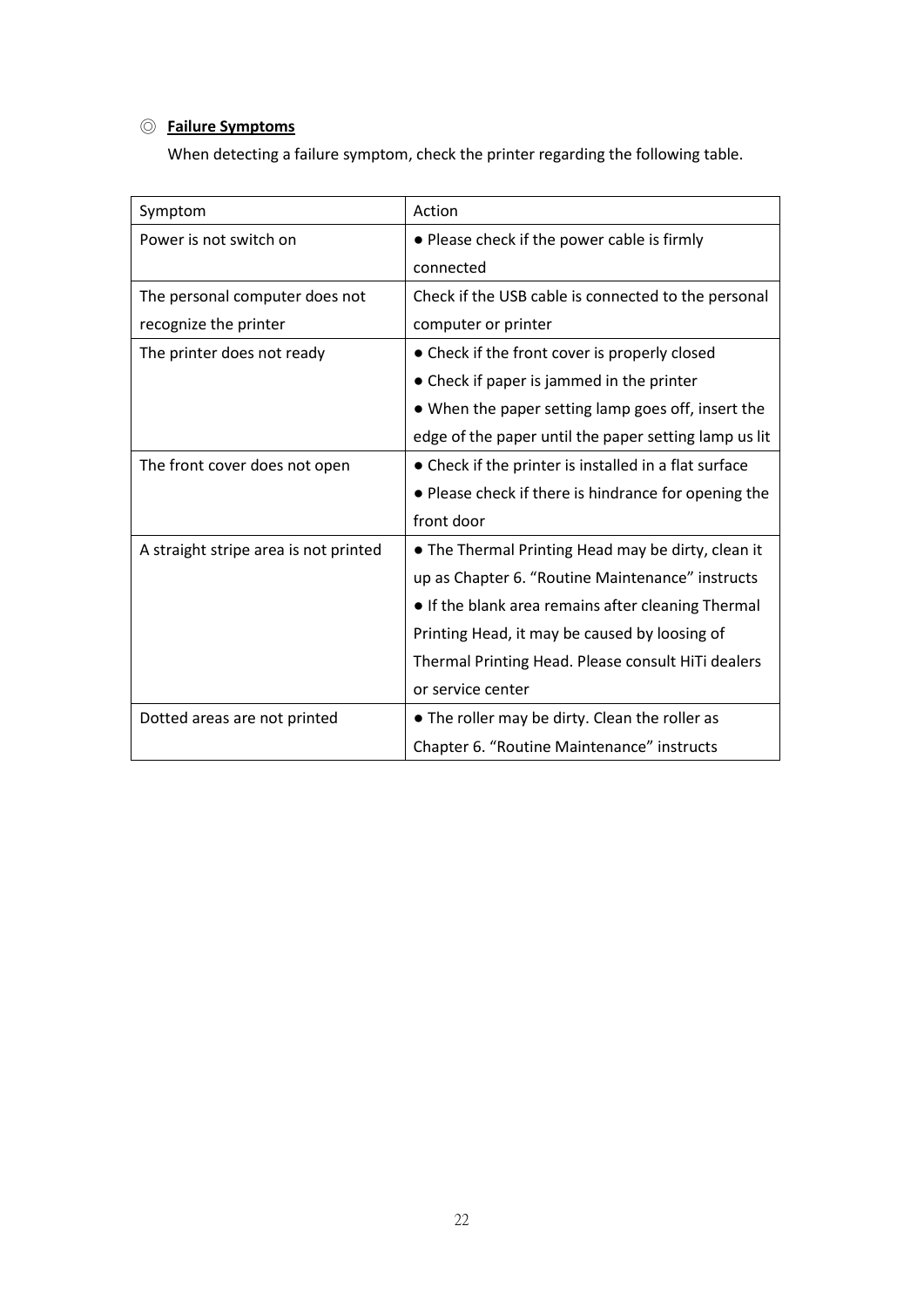#### ◎ **Paper Jam resolution**







7.1 Open the front cover

#### 7.2

Cut off the folded paper or printed section by scissors. When the paper is folded inside of the printer, pull it out gently and slowly.

#### 7.3

Pull out the paper until the paper sensor indicator goes off.

- \* Attention: If the paper is used without cutting off the folded or printer section, paper jam occurs every time or the ribbon may snap during printing. Always cut off the creased or printed section of the paper.
- \* Attention: Cut off the paper straight and at right angles to the roll paper direction
- <span id="page-22-0"></span>\* Attention: If paper jam occurs frequently, a defect in the mechanical section is assumed. Consult with HiTi dealers or service center.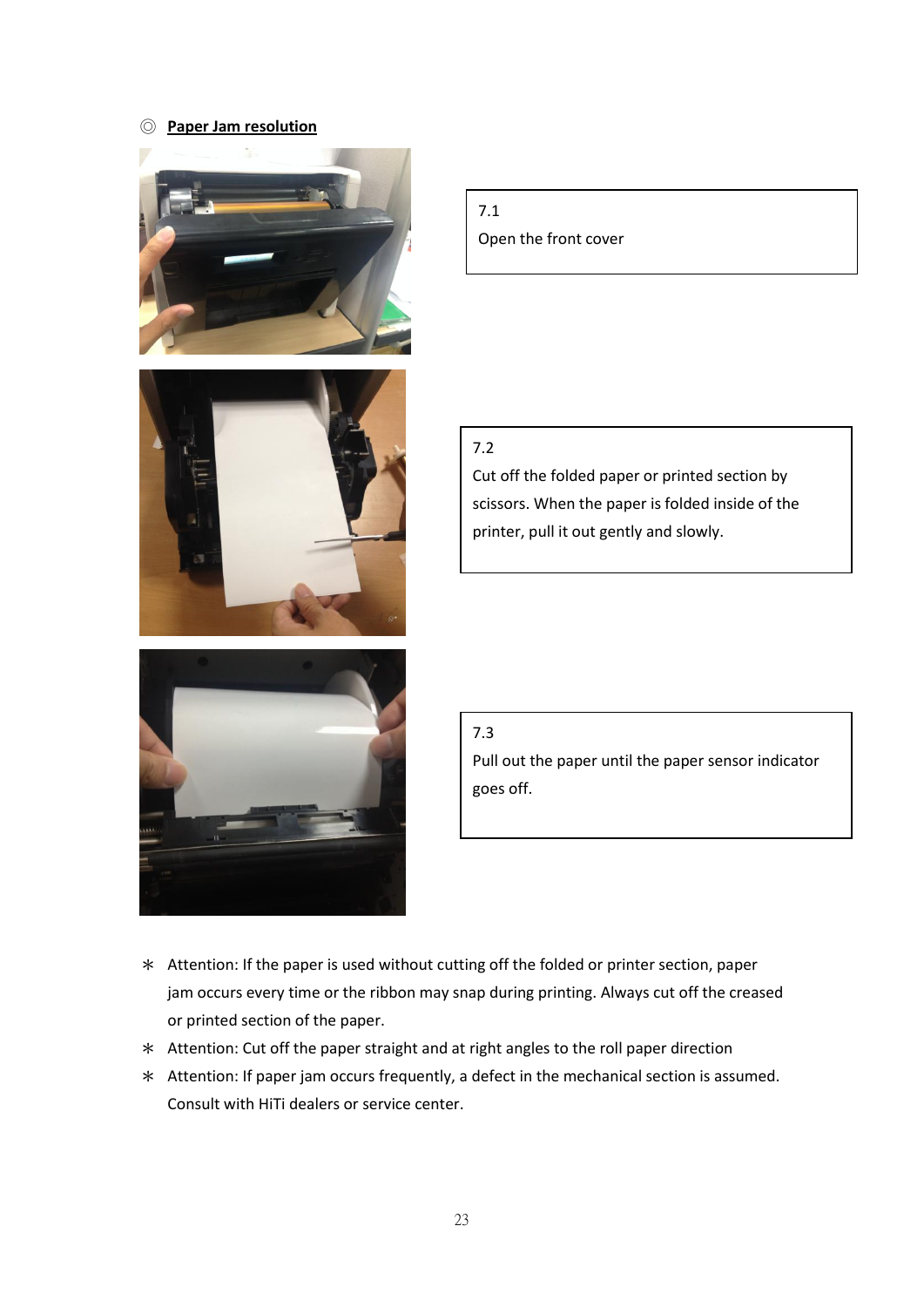#### ◎ **Power Supply Interrupted During Printing**

In the course of printing, in case of unexpected power interruption, please must always repower on the printer to reset. Leaving this situation for a long time, the shape of Platen can be warped. In order to avoid this situation, please follow the instruction below.

- 1. Switch off the power of the printer
- 2. Always await 3 or more seconds for power on and off.
- 3. Paper jam is displayed on the LCD of the operation panel, open the front cover and take the necessary actions according to the "Paper Jam" topics instructs.



<span id="page-23-0"></span>

7.4

Stick the broken part of ribbon with a tape.

#### 7.5

Turn the ribbon on the rewinding side and rewind the tapped section completely and tightly.